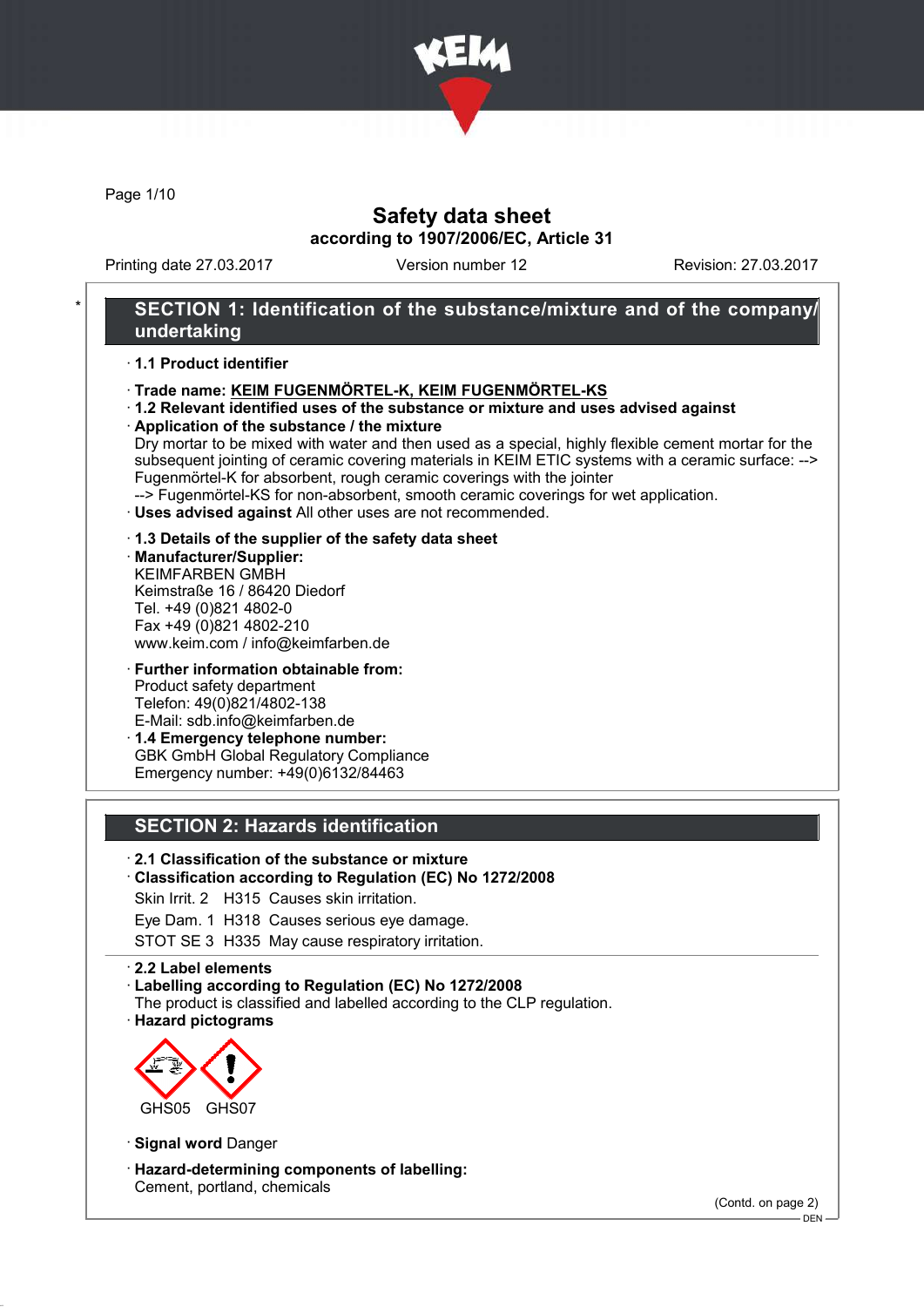

Page 2/10

# Safety data sheet according to 1907/2006/EC, Article 31

Printing date 27.03.2017 Version number 12 Revision: 27.03.2017

#### Trade name: KEIM FUGENMÖRTEL-K, KEIM FUGENMÖRTEL-KS

| P305+P351+P338 IF IN EYES: Rinse cautiously with water for several minutes. Remove contact       |
|--------------------------------------------------------------------------------------------------|
|                                                                                                  |
|                                                                                                  |
| IF INHALED: Remove person to fresh air and keep comfortable for breathing.                       |
|                                                                                                  |
|                                                                                                  |
|                                                                                                  |
|                                                                                                  |
| This Product contains cement. Cement produces an alkaline reaction with moisture or water. Avoid |
|                                                                                                  |
|                                                                                                  |
|                                                                                                  |
|                                                                                                  |

· vPvB: Not applicable.

### **SECTION 3: Composition/information on ingredients**

- Dangerous components:
- CAS: 65997-15-1 Cement, portland, chemicals
- EINECS: 266-043-4 Eye Dam. 1, H318; Skin Irrit. 2, H315; STOT SE 3, H335

Additional information: For the wording of the listed hazard phrases refer to section 16.

## **SECTION 4: First aid measures**

#### · 4.1 Description of first aid measures

- · General information: When seeing the doctor we suggest to present this safety data sheet.
- · After inhalation: Supply fresh air; consult doctor in case of complaints.
- · After skin contact:

Immediately wash with water and soap and rinse thoroughly.

Do not use solvents or thinners.

If skin irritation continues, consult a doctor.

· After eye contact:

Rinse opened eye for several minutes under running water. Then consult a doctor.

After swallowing:

Rinse mouth and throat well with water.

Do not induce vomiting; call for medical help immediately.

(Contd. on page 3)

 $>20%$ 

<sup>·</sup> 3.2 Mixtures

<sup>·</sup> Description: Portland-cement, aggregate and additives

<sup>-</sup> DEN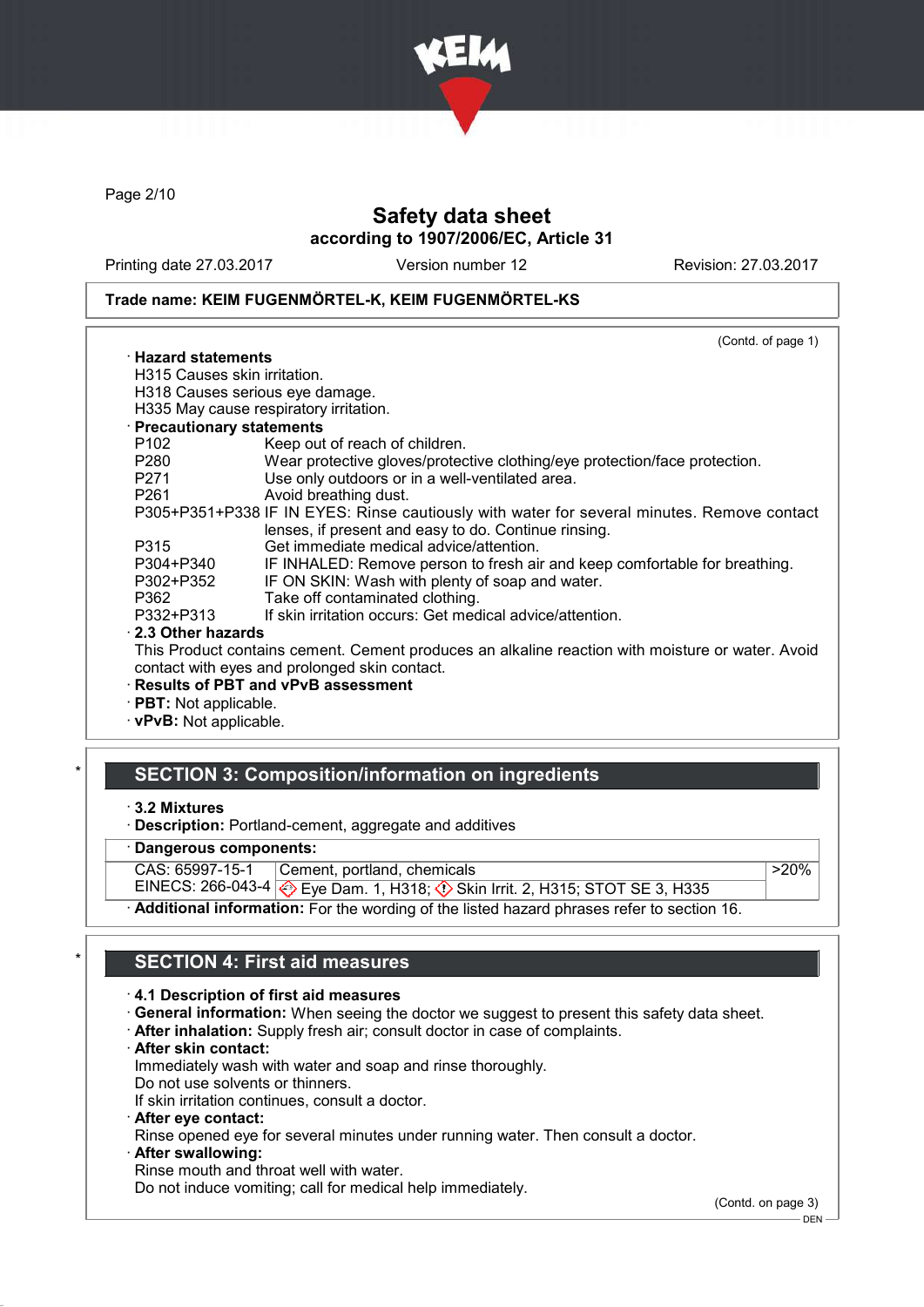

Page 3/10

# Safety data sheet according to 1907/2006/EC, Article 31

Printing date 27.03.2017 Version number 12 Revision: 27.03.2017

### Trade name: KEIM FUGENMÖRTEL-K, KEIM FUGENMÖRTEL-KS

(Contd. of page 2)

- · 4.2 Most important symptoms and effects, both acute and delayed No further relevant information available.
- · 4.3 Indication of any immediate medical attention and special treatment needed No further relevant information available.

## SECTION 5: Firefighting measures

#### · 5.1 Extinguishing media

- · Suitable extinguishing agents:
- Product itself does not burn. Co-ordinate fire-fighting measures to the fire surroundings.
- · 5.2 Special hazards arising from the substance or mixture
- No further relevant information available.
- · 5.3 Advice for firefighters
- · Protective equipment: Wear self-contained respiratory protective device.
- · Additional information

Dispose of fire debris and contaminated fire fighting water in accordance with official regulations. In case of fire do not breathe smoke, fumes and vapours.

# SECTION 6: Accidental release measures

| Do not allow product to reach soil, sewage system or any water course.<br>Follow local governmental rules and regulations.<br>6.3 Methods and material for containment and cleaning up:<br>Close drainages (Risk of blocking)<br>Danger of slipping!<br>Avoid formation of dust.<br>Ensure adequate ventilation. |         |
|------------------------------------------------------------------------------------------------------------------------------------------------------------------------------------------------------------------------------------------------------------------------------------------------------------------|---------|
|                                                                                                                                                                                                                                                                                                                  |         |
| Pick up mechanically.<br>Dispose of the material collected according to regulations.                                                                                                                                                                                                                             |         |
| Clear contaminated areas thoroughly.                                                                                                                                                                                                                                                                             |         |
| $\cdot$ 6.4 Reference to other sections<br>See Section 7 for information on safe handling.                                                                                                                                                                                                                       |         |
| See Section 8 for information on personal protection equipment.                                                                                                                                                                                                                                                  |         |
| See Section 13 for disposal information.                                                                                                                                                                                                                                                                         | $DEN$ – |

(Contd. on page 4)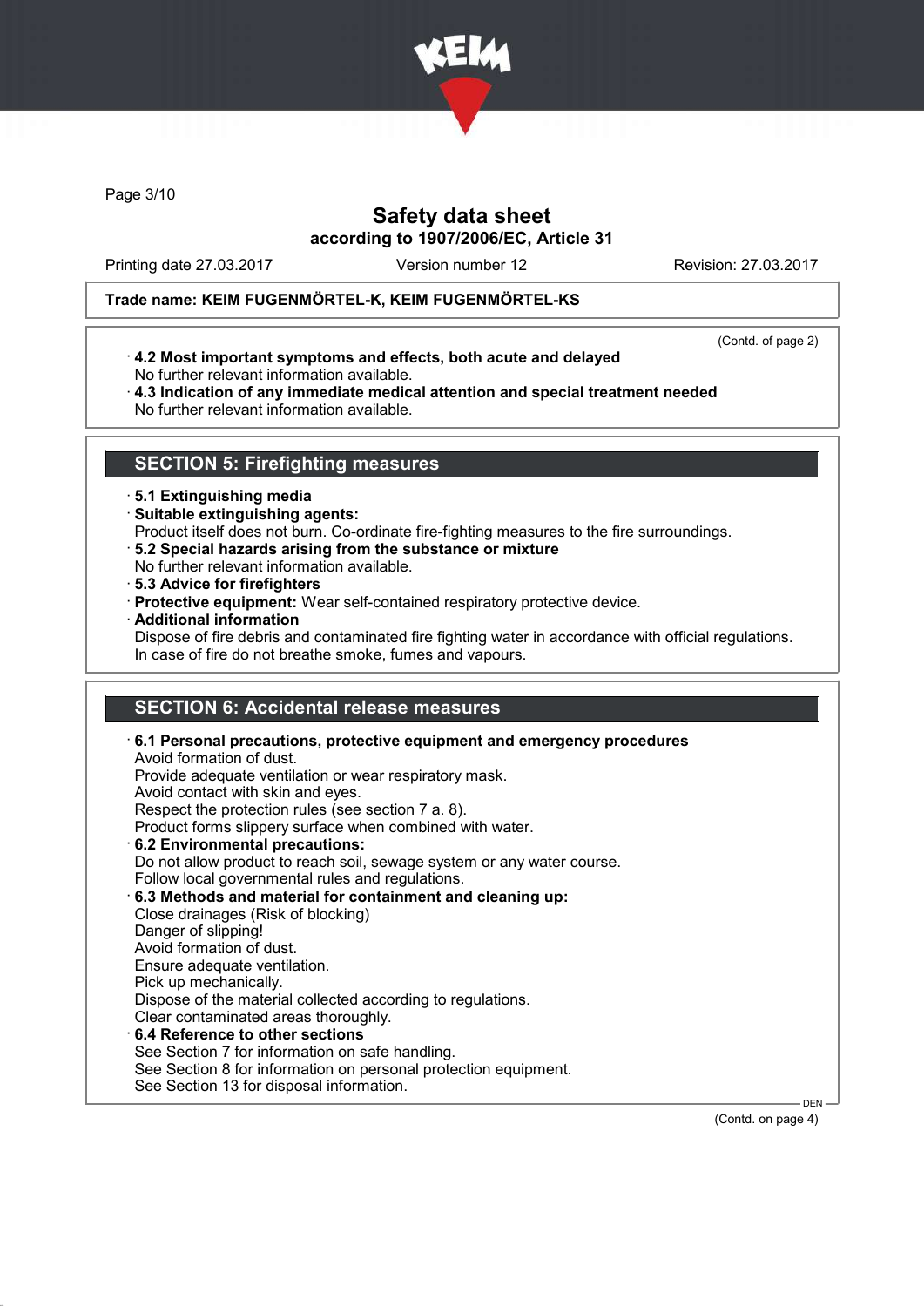

Page 4/10

## Safety data sheet according to 1907/2006/EC, Article 31

Printing date 27.03.2017 Version number 12 Revision: 27.03.2017

### Trade name: KEIM FUGENMÖRTEL-K, KEIM FUGENMÖRTEL-KS

(Contd. of page 3)

# SECTION 7: Handling and storage · 7.1 Precautions for safe handling Avoid contact with skin and eyes. Keep receptacles tightly sealed. Prevent formation of dust. Ensure good ventilation/exhaustion at the workplace. Any unavoidabledeposit of dust must be regularly removed. See item 8 for information about suitable protective equipment and technical precautions. Respect the protection rules. Information about fire - and explosion protection: The product is not flammable. No special measures required. · 7.2 Conditions for safe storage, including any incompatibilities · Storage: · Requirements to be met by storerooms and receptacles: Keep in the original containers in a cool and dry place. Store only in unopened original receptacles. · Information about storage in one common storage facility: Do not store together with acids. Further information about storage conditions: Store in dry conditions. Protect from humidity and water. Avoid dust formations and deposits. Keep container tightly sealed. Protect from heat and direct sunlight. · Storage class: 13 · 7.3 Specific end use(s) No further relevant information available. SECTION 8: Exposure controls/personal protection · 8.1 Control parameters · Ingredients with limit values that require monitoring at the workplace: 65997-15-1 Cement, portland, chemicals AGW (Germany) Long-term value: 5 E mg/m<sup>3</sup> DFG · Additional information: The lists valid during the making were used as basis.

- · 8.2 Exposure controls
- · Personal protective equipment:
- General protective and hygienic measures:

Vacuum clean contaminated clothing. Do not blow or brush off contamination.

Avoid contact with the eyes and skin.

Do not inhale dust / smoke / mist.

Wash hands before breaks and at the end of work.

Immediately remove all soiled and contaminated clothing

(Contd. on page 5)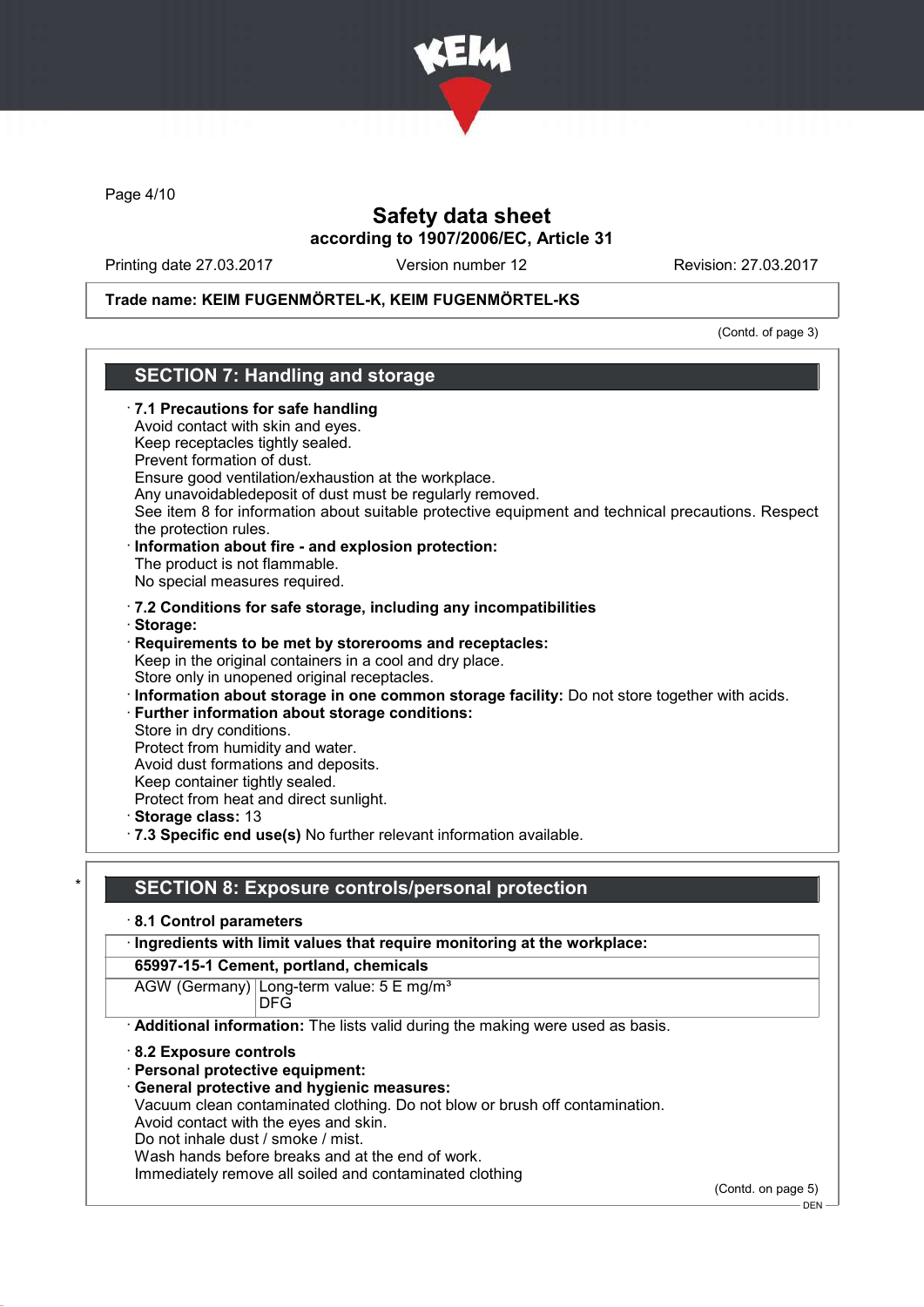

Page 5/10

# Safety data sheet according to 1907/2006/EC, Article 31

Printing date 27.03.2017 Version number 12 Revision: 27.03.2017

# Trade name: KEIM FUGENMÖRTEL-K, KEIM FUGENMÖRTEL-KS

|                                      | (Contd. of page 4)                                                                                                                                                                                                                                                                                                 |
|--------------------------------------|--------------------------------------------------------------------------------------------------------------------------------------------------------------------------------------------------------------------------------------------------------------------------------------------------------------------|
| · Respiratory protection:            |                                                                                                                                                                                                                                                                                                                    |
|                                      | In a dusty environment wear suitable facemask.                                                                                                                                                                                                                                                                     |
| Filter: FFP2                         |                                                                                                                                                                                                                                                                                                                    |
| · Protection of hands:               |                                                                                                                                                                                                                                                                                                                    |
| Protective gloves                    |                                                                                                                                                                                                                                                                                                                    |
| Alkaline resistant gloves            |                                                                                                                                                                                                                                                                                                                    |
| · Material of gloves                 |                                                                                                                                                                                                                                                                                                                    |
| suitable material e.g.:              |                                                                                                                                                                                                                                                                                                                    |
| Nitrile impregnated cotton-gloves    |                                                                                                                                                                                                                                                                                                                    |
|                                      | Recommended thickness of the material: $> 0.5$ mm                                                                                                                                                                                                                                                                  |
|                                      | The selection of the suitable gloves does not only depend on the material, but also on further marks<br>of quality and varies from manufacturer to manufacturer. As the product is a preparation of several<br>substances, the resistance of the glove material can not be calculated in advance and has therefore |
|                                      | to be checked prior to the application.                                                                                                                                                                                                                                                                            |
| · Penetration time of glove material |                                                                                                                                                                                                                                                                                                                    |
|                                      | Value for the permeation: Level $\geq 6$ (480 min)                                                                                                                                                                                                                                                                 |
| is recommended.                      | The determined penetration times according to EN 374 part III are not performed under practical<br>conditions. Therefore a maximum wearing time, which corresponds to 50% of the penetration time,                                                                                                                 |
|                                      | The exact break trough time has to be found out by the manufacturer of the protective gloves and                                                                                                                                                                                                                   |
| has to be observed.                  |                                                                                                                                                                                                                                                                                                                    |
| · Eye protection:                    |                                                                                                                                                                                                                                                                                                                    |
|                                      | In a dusty environment wear protective goggles.                                                                                                                                                                                                                                                                    |
| Tightly sealed goggles               |                                                                                                                                                                                                                                                                                                                    |
| <b>Body protection:</b>              |                                                                                                                                                                                                                                                                                                                    |
| Protective work clothing             |                                                                                                                                                                                                                                                                                                                    |
|                                      | After contact with skin wash thoroughly with water and apply lotion.                                                                                                                                                                                                                                               |
|                                      | · Limitation and supervision of exposure into the environment See Section 12 and 6.2                                                                                                                                                                                                                               |

| <b>SECTION 9: Physical and chemical properties</b>        |                                    |  |  |  |
|-----------------------------------------------------------|------------------------------------|--|--|--|
| 9.1 Information on basic physical and chemical properties |                                    |  |  |  |
| · General Information                                     |                                    |  |  |  |
| $\cdot$ Appearance:                                       |                                    |  |  |  |
| Form:                                                     | powdery, grainy                    |  |  |  |
| Colour:                                                   | According to product specification |  |  |  |
| · Odour:                                                  | <b>Odourless</b>                   |  |  |  |
| Odour threshold:                                          | Not determined.                    |  |  |  |
| $\cdot$ pH-value at 20 $\degree$ C:                       | $11.5 - 13.5^*$                    |  |  |  |
| Change in condition                                       |                                    |  |  |  |
| <b>Melting point/freezing point:</b>                      | Undetermined.                      |  |  |  |
| Initial boiling point and boiling range: Not applicable   |                                    |  |  |  |
| · Flash point:                                            | Not applicable.                    |  |  |  |
| · Flammability (solid, gas):                              | Not applicable.                    |  |  |  |
|                                                           | (Contd. on page 6)                 |  |  |  |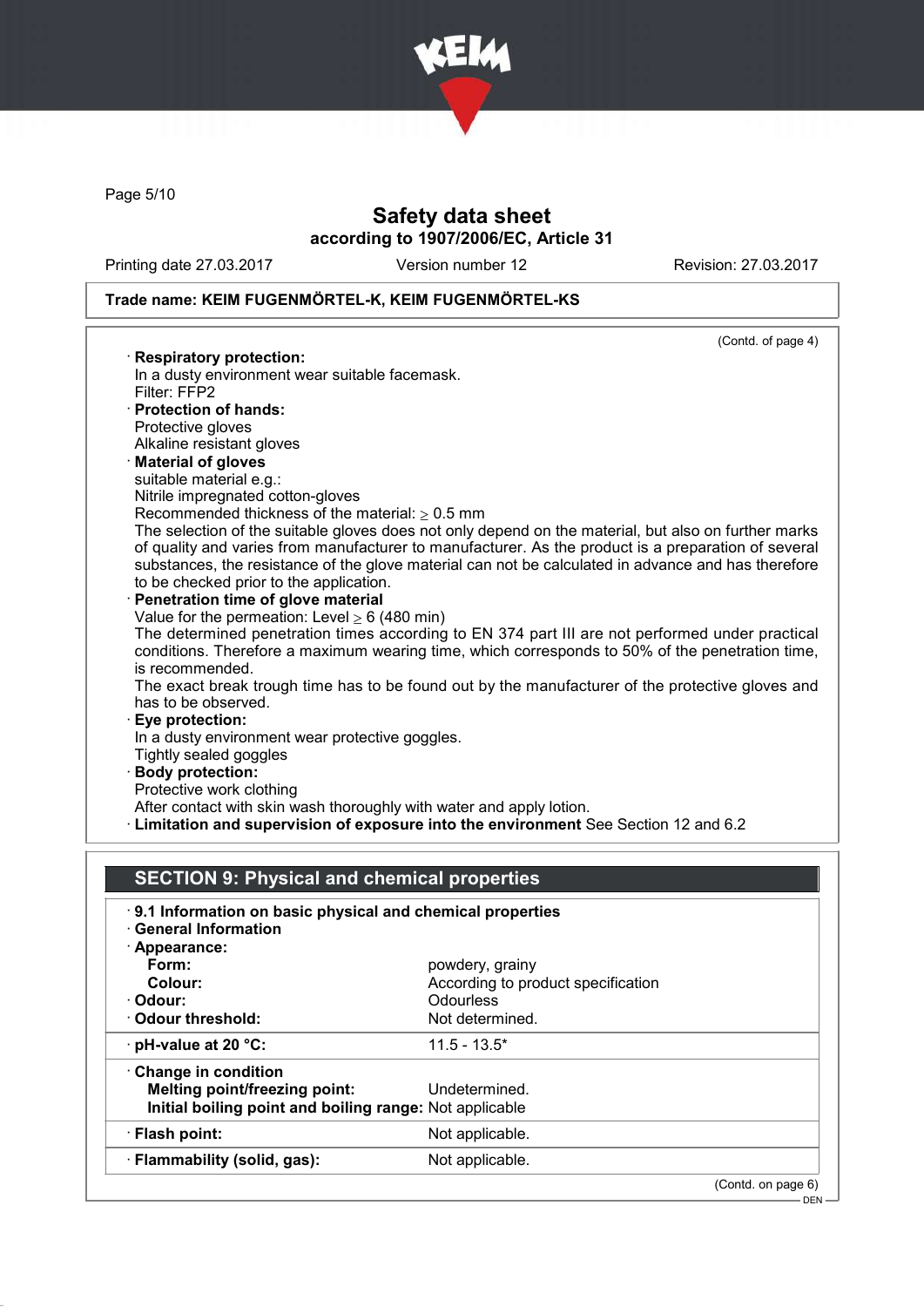

Page 6/10

# Safety data sheet according to 1907/2006/EC, Article 31

Printing date 27.03.2017 Version number 12 Revision: 27.03.2017

#### Trade name: KEIM FUGENMÖRTEL-K, KEIM FUGENMÖRTEL-KS

|                                           | (Contd. of page 5)                                                              |
|-------------------------------------------|---------------------------------------------------------------------------------|
| · Ignition temperature:                   | Not determined.                                                                 |
| <b>Decomposition temperature:</b>         | Not determined.                                                                 |
| · Auto-ignition temperature:              | Product is not selfigniting.                                                    |
| <b>Explosive properties:</b>              | Product does not present an explosion hazard.                                   |
| <b>Explosion limits:</b>                  |                                                                                 |
| Lower:                                    | Not applicable.                                                                 |
| Upper:                                    | Not applicable.                                                                 |
| <b>Oxidising properties</b>               | Not applicable                                                                  |
| · Vapour pressure:                        | Not applicable                                                                  |
| <b>⋅Density at 20 °C:</b>                 | 1400-1600* g/cm <sup>3</sup>                                                    |
|                                           | <b>Bulk density</b>                                                             |
| $\cdot$ Relative density                  | Not determined.                                                                 |
| · Vapour density                          | Not applicable                                                                  |
| <b>Evaporation rate</b>                   | Not applicable                                                                  |
| · Solubility in / Miscibility with        |                                                                                 |
| water at 20 °C:                           | < 2 g/l $(Ca(OH)2)$                                                             |
|                                           | Slightly soluble.                                                               |
|                                           | miscible                                                                        |
| · Partition coefficient: n-octanol/water: | Not applicable                                                                  |
| · Viscosity:                              |                                                                                 |
| Dynamic:                                  | Not applicable.                                                                 |
| Kinematic:                                | Not applicable.                                                                 |
| · 9.2 Other information                   | * The values are for freshly produced material and may<br>change with the time. |
|                                           |                                                                                 |

# SECTION 10: Stability and reactivity

- · 10.1 Reactivity Reacts with water alkaline and hardens.
- · 10.2 Chemical stability Stable under normal conditions of storage and use.
- · Thermal decomposition / conditions to be avoided:
- Stable at environment temperature.
- No decomposition if used and stored according to specifications.
- · 10.3 Possibility of hazardous reactions No dangerous reactions known.
- · 10.4 Conditions to avoid Humidity
- · 10.5 Incompatible materials: Acids
- · 10.6 Hazardous decomposition products:

No hazardous decomposition products if stored and handled as prescribed.

(Contd. on page 7)

DEN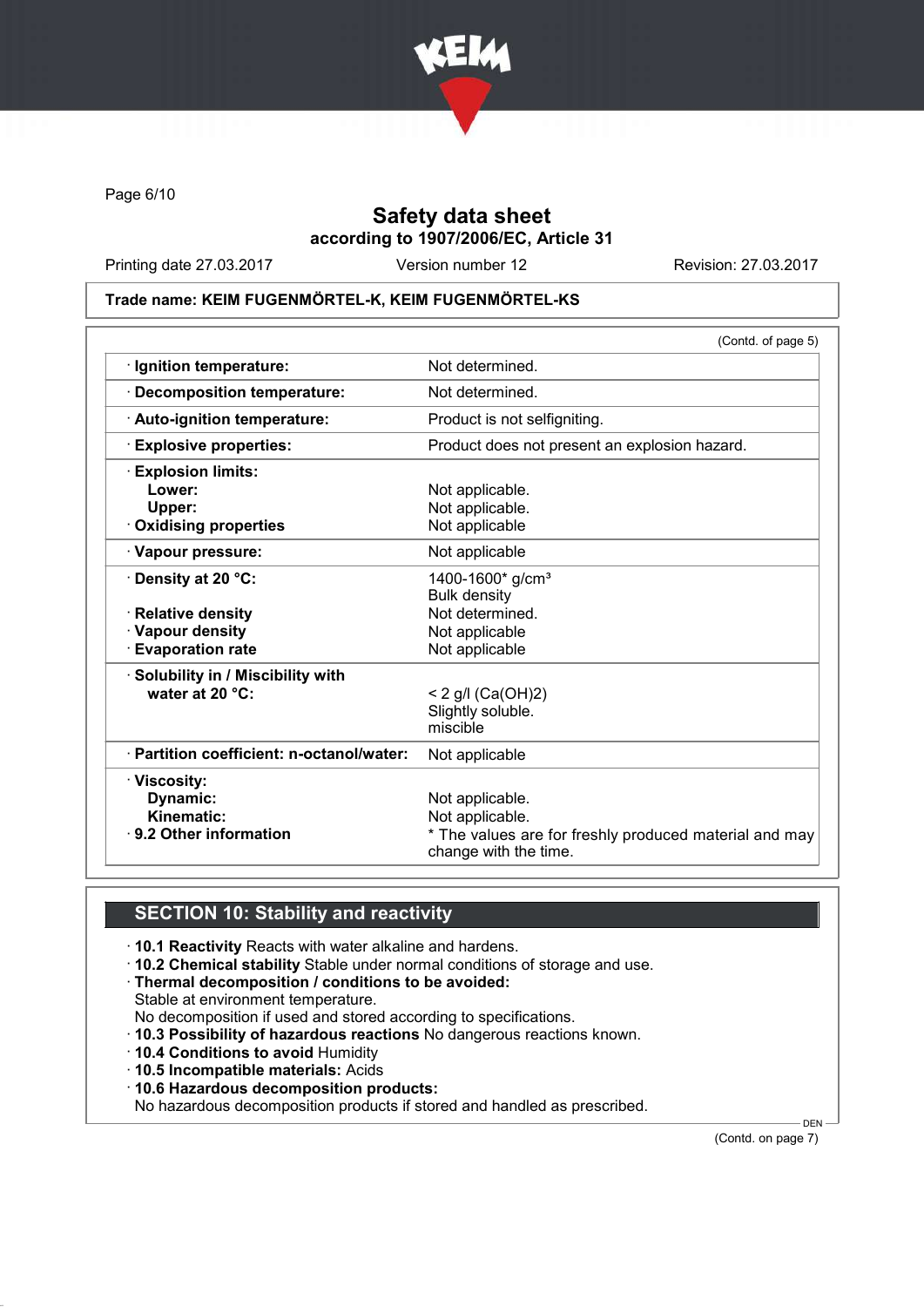

Page 7/10

## Safety data sheet according to 1907/2006/EC, Article 31

Printing date 27.03.2017 Version number 12 Revision: 27.03.2017

### Trade name: KEIM FUGENMÖRTEL-K, KEIM FUGENMÖRTEL-KS

(Contd. of page 6)

## SECTION 11: Toxicological information

- · 11.1 Information on toxicological effects
- · Acute toxicity Based on available data, the classification criteria are not met.
- · Primary irritant effect:
- · Skin corrosion/irritation Causes skin irritation.
- · Serious eye damage/irritation Causes serious eye damage.
- · during inhalation: Irritating to respiratory system.
- · during swallowing: Irritant effect possible
- · Respiratory or skin sensitisation Product is reduced in chromate. Within the indicated storage time sensitization is not expected.
- · Other information (about experimental toxicology): Experimental analysis are not available.

The product was not tested. The statements on toxicology have been derived from the properties of the individual components.

- · CMR effects (carcinogenity, mutagenicity and toxicity for reproduction) not applicable
- · Germ cell mutagenicity Based on available data, the classification criteria are not met.
- · Carcinogenicity Based on available data, the classification criteria are not met.
- · Reproductive toxicity Based on available data, the classification criteria are not met.
- · STOT-single exposure
- May cause respiratory irritation.
- · STOT-repeated exposure Based on available data, the classification criteria are not met.
- · Aspiration hazard Based on available data, the classification criteria are not met.

## **SECTION 12: Ecological information**

- · 12.1 Toxicity
- · Aquatic toxicity: No further relevant information available.
- · 12.2 Persistence and degradability No further relevant information available.
- · 12.3 Bioaccumulative potential No further relevant information available.
- · 12.4 Mobility in soil No further relevant information available.
- · Additional ecological information:
- · AOX-indication:

According to our standard of knowledge the product does not contain any organic bounded halogen. The product has no influence on the waste water's AOX-value.

According to the formulation contains the following heavy metals and compounds from the EU guideline NO. 2006/11/EC:

According to our current data base the product does not consist of any heavy metals or substances of EU-directives 76/464/EWG.

General notes:

At present there are no ecotoxicological assessments.

Do not allow product to reach ground water, water course or sewage system.

Water hazard class 1 (German Regulation) (Self-assessment): slightly hazardous for water

(Contd. on page 8)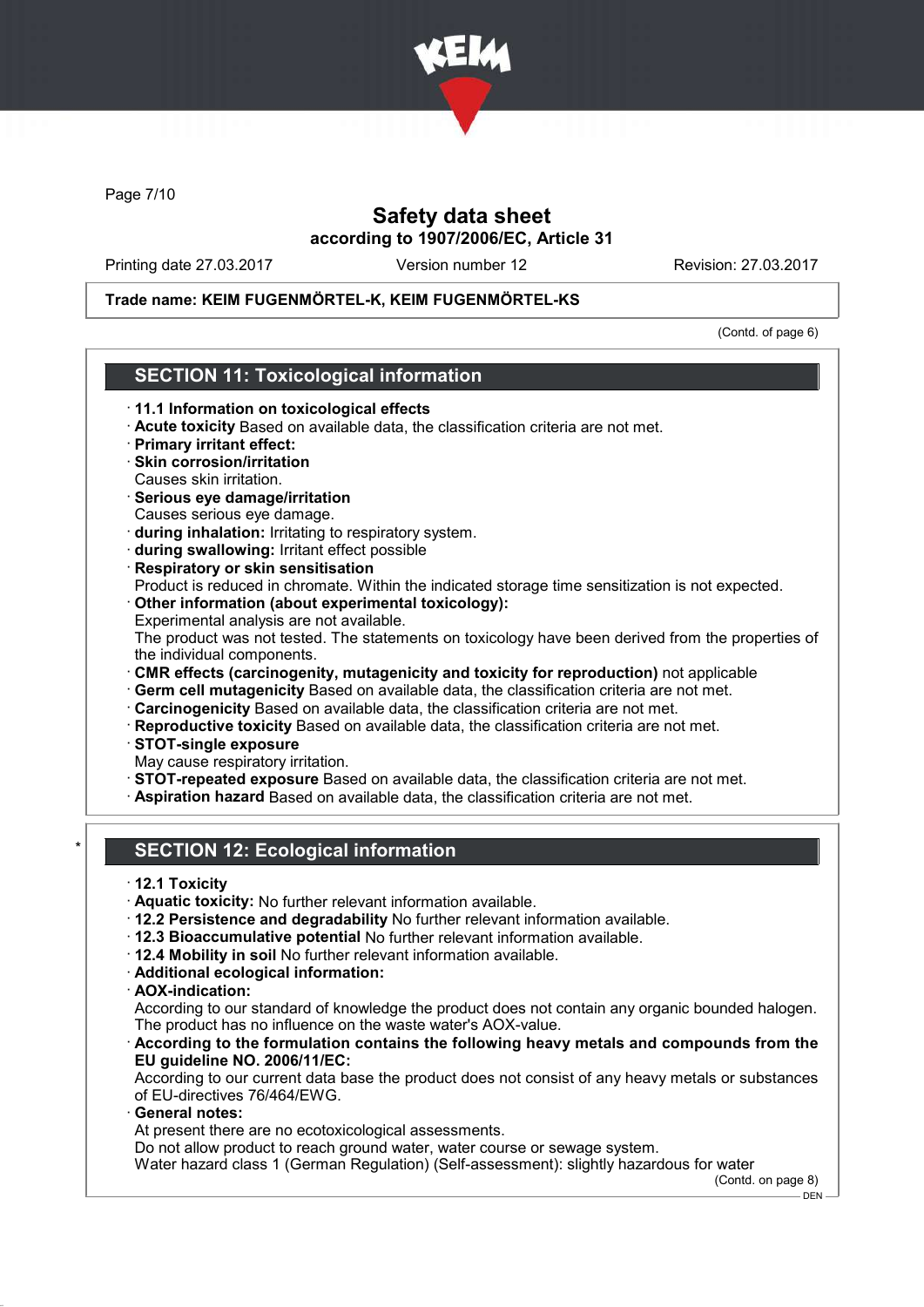

Page 8/10

# Safety data sheet according to 1907/2006/EC, Article 31

Printing date 27.03.2017 Version number 12 Revision: 27.03.2017

(Contd. of page 7)

### Trade name: KEIM FUGENMÖRTEL-K, KEIM FUGENMÖRTEL-KS

· 12.5 Results of PBT and vPvB assessment

- · PBT: Not applicable.
- · vPvB: Not applicable.

· 12.6 Other adverse effects No further relevant information available.

# SECTION 13: Disposal considerations

- · 13.1 Waste treatment methods
- · Recommendation

Must not be disposed with household garbage. Do not allow product to reach sewage system. Disposal must be made according to official regulations.

· European waste catalogue

- 17 01 01 **concrete**
- · Uncleaned packaging:
- · Recommendation:

Disposal must be made according to official regulations.

Non contaminated packagings may be recycled.

· Recommended cleansing agents: Water, if necessary with cleansing agents.

# SECTION 14: Transport information

| $\cdot$ 14.1 UN-Number<br>· ADR, IMDG, IATA                                | Void                                                          |
|----------------------------------------------------------------------------|---------------------------------------------------------------|
| 14.2 UN proper shipping name<br>· ADR, IMDG, IATA                          | Void                                                          |
| 14.3 Transport hazard class(es)                                            |                                                               |
| · ADR, IMDG, IATA<br>∙ Class                                               | Void                                                          |
| ⋅ 14.4 Packing group<br>· ADR, IMDG, IATA                                  | Void                                                          |
| ⋅14.5 Environmental hazards:<br>$\cdot$ Marine pollutant:                  | No.                                                           |
| 14.6 Special precautions for user                                          | Not applicable.                                               |
| 14.7 Transport in bulk according to Annex II<br>of Marpol and the IBC Code | Not applicable.                                               |
| · Transport/Additional information:                                        | No dangerous good in sense of these transport<br>regulations. |
|                                                                            | (Contd. on page 9)                                            |
|                                                                            | — DEN —                                                       |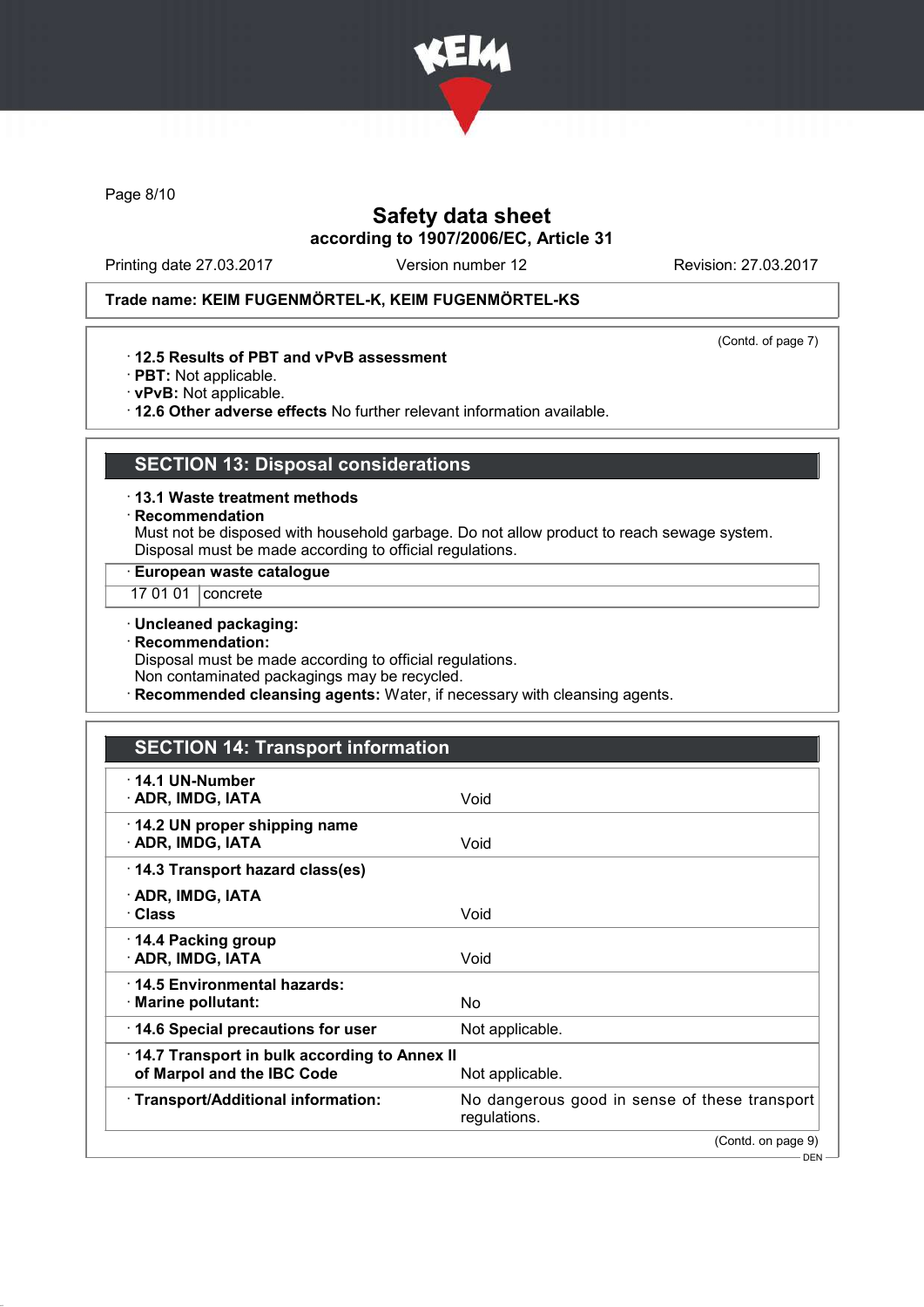

Page 9/10

## Safety data sheet according to 1907/2006/EC, Article 31

Printing date 27.03.2017 Version number 12 Revision: 27.03.2017

(Contd. of page 8)

### Trade name: KEIM FUGENMÖRTEL-K, KEIM FUGENMÖRTEL-KS

· UN "Model Regulation": Void

### SECTION 15: Regulatory information

- · 15.1 Safety, health and environmental regulations/legislation specific for the substance or mixture
- · Labelling according to Regulation (EC) No 1272/2008 For information on labelling please refer to section 2 of this document.
- · Directive 2012/18/EU
- · Named dangerous substances ANNEX I None of the ingredients is listed.
- · National regulations:
- · Waterhazard class: Water hazard class 1 (Self-assessment): slightly hazardous for water.
- · Other regulations, limitations and prohibitive regulations
- · Please note:

TRGS 200 (Germany) TRGS 500 (Germany) TRGS 510 (Germany)

TRGS 900 (Germany)

- · Substances of very high concern (SVHC) according to REACH, Article 57 not applicable
- · Product-Code/Giscode: ZP1
- · 15.2 Chemical safety assessment: A Chemical Safety Assessment has not been carried out.

### **SECTION 16: Other information**

This information is based on our present knowledge. However, this shall not constitute a guarantee for any specific product features and shall not establish a legally valid contractual relationship.

#### **Relevant phrases**

H315 Causes skin irritation. H318 Causes serious eye damage.

H335 May cause respiratory irritation.

· Department issuing SDS: KEIMFARBEN Germany, Product safety department

Abbreviations and acronyms:

ADR: Accord européen sur le transport des marchandises dangereuses par Route (European Agreement concerning the International Carriage of Dangerous Goods by Road) IMDG: International Maritime Code for Dangerous Goods IATA: International Air Transport Association GHS: Globally Harmonised System of Classification and Labelling of Chemicals EINECS: European Inventory of Existing Commercial Chemical Substances ELINCS: European List of Notified Chemical Substances CAS: Chemical Abstracts Service (division of the American Chemical Society) TRGS: Technische Regeln für Gefahrstoffe (Technical Rules for Dangerous Substances, BAuA, Germany) VOC: Volatile Organic Compounds (USA, EU) PBT: Persistent, Bioaccumulative and Toxic SVHC: Substances of Very High Concern

vPvB: very Persistent and very Bioaccumulative AGW: Arbeitsplatzgrenzwert (Germany)

(Contd. on page 10)

DEN